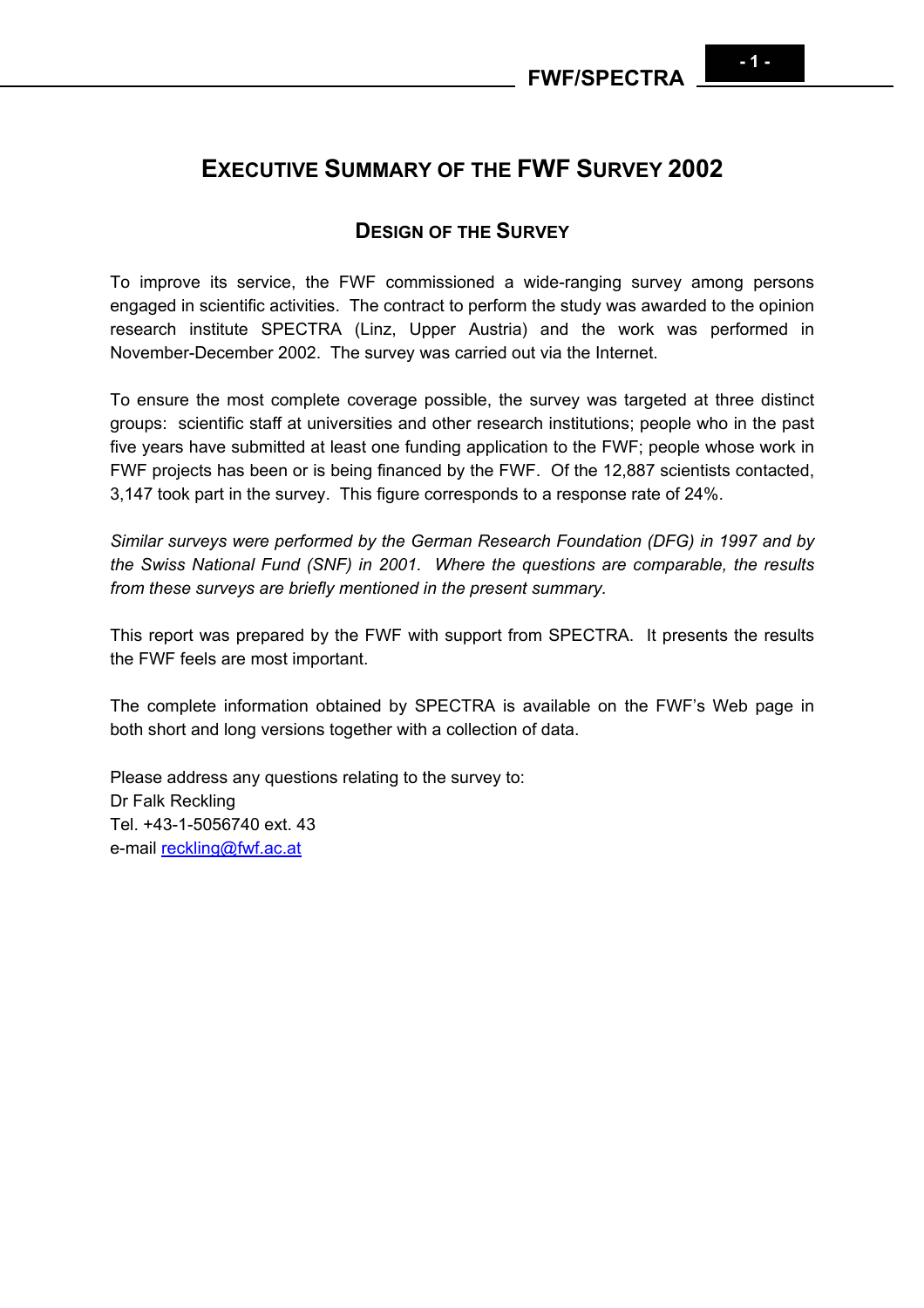# **THE FWF AND ITS FUNDING CATEGORIES**

### **HOW WIDELY KNOWN IS THE FWF?**

As a first step the extent to which responders were aware of the various research funding organizations was assessed (by means of the question, "Which of the following are known to you as research funding institutions?"). **Overall, the European Union and the Austrian Science Fund (FWF) were the most widely known research funding organizations.** The European Union, with an awareness level of 96%, was the best known; and the FWF, with a rating of 95%, followed closely behind. The mid-table positions were occupied by the Austrian National Bank's "Jubiläumsfonds" (85%), the Austrian Academy of Sciences (82%) and the Federal Ministries (77%). The Industrial Research Promotion Fund and research institutions in other German-speaking countries followed, with awareness levels of 70% and 71%, respectively.

### **HOW WIDELY KNOWN ARE THE FWF'S FUNDING PROGRAMMES?**

The most widely known funding programme is that for **research projects**: 98% of those aware of the FWF know of the existence of this type of funding. Also well known are the **Erwin Schrödinger Fellowships** (86%), the **Wittgenstein Prize** (83%), the **Hertha Firnberg Programme** (79%) and the **START Programme** (72%). Approximately two-thirds of those aware of the FWF have at least heard about support for printing costs (69%), the Lise Meitner Programme and support for Special Research Programmes (SFBs). The remaining funding programmes are known to fewer than half of those who indicated that they knew the FWF.

It is hardly surprising that programmes especially tailored to women, such as the Hertha Firnberg and Charlotte Bühler programmes, are particularly well known among female scientists.

As is the case for funding institutions in general, biologists, natural scientists, those in managerial positions and applicants for FWF funding are better informed than average about the FWF's various funding categories.

#### **HOW ARE THE FWF'S FUNDING PROGRAMMES RATED?**

The analysis shows conclusively that the best known funding programmes are rated as most valuable: 81% of respondents awarded the highest mark of "very valuable" to the most widely known funding programme, that for **research projects**. Three-quarters evaluated the next best-known programme, for Erwin Schrödinger Fellowships, as very valuable. The rather poorly known programmes to support Impulse Projects and Graduate Research Programmes were awarded the top mark by only about a third of respondents. The only case where a broad awareness of a programme was not reflected in an especially good rating was the Wittgenstein Prize: of the 83% aware of the programme only 48% were of the opinion that it is particularly valuable.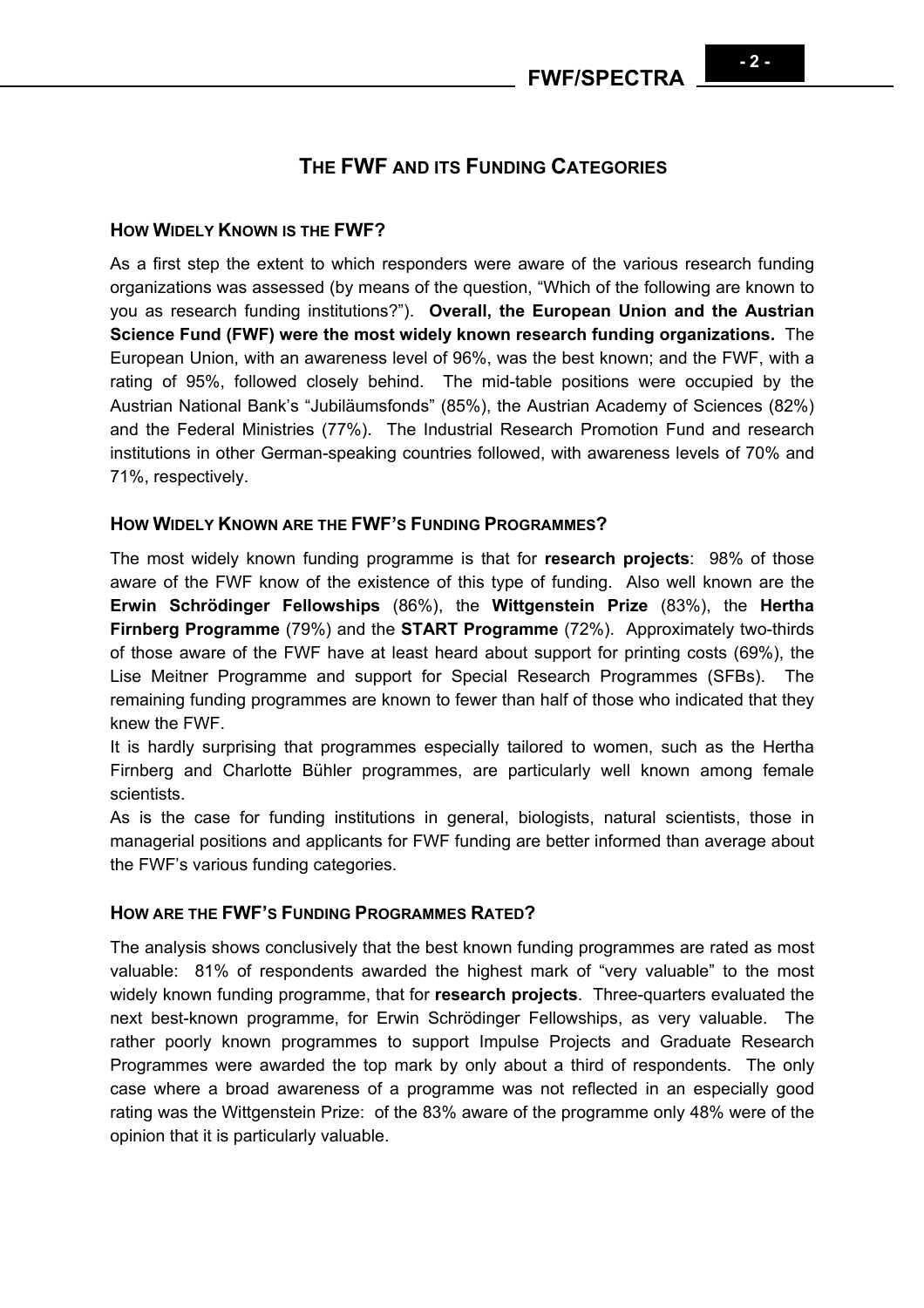#### **ADDITIONAL FUNDING PROGRAMMES**

**Half of those aware of the FWF feel that its range of research programmes is sufficient, with only one in five stating explicitly that other areas should be supported.** The remaining respondents do not feel able to pass judgement on the FWF's spectrum of research programmes. Above all, the groups who are best informed of the FWF's funding categories and of other research funding institutions – namely those in managerial positions and applicants for FWF funding – are of the opinion that the existing funding categories are sufficient. Nevertheless, a wide range of suggestions for additional programmes could be found in the answers to the "open questions". The most frequent wishes are for "small project" financing (including costs for meetings or conferences and for preparation of applications as well as for small or short-term projects) and for support for PhD students.

*44% of respondents were satisfied with the programmes offered by the DFG, 28% were not satisfied and 28% did not give their opinion. The most common wish communicated to the SNF was for PhD fellowships.* 

#### **BOTTOM-UP OR TOP-DOWN?**

In contrast to other funding institutions the FWF does not define research topics to be supported and treats all scientific disciplines in the same way. **The majority of respondents believe that this practice should be maintained: four-fifths (78%) of them are of the opinion that the FWF should continue not to define topics for funding**. Only a minority of the scientists surveyed feel that a high priority should be accorded to establishing transdisciplinary research areas (17%), to promoting research in topics relevant to societal needs (9%) or to programmatically defined research (5%).

# **RESEARCH PROJECTS**

Funding of research projects is not only the FWF's most widely known funding category but is also the one most often requested: **55% of the respondents who are aware of the FWF's existence have either submitted at least one application for funding of a research project or have collaborated on the preparation of an application.** The FWF's other funding categories, such as those concerned with supporting young scientists, with funding research networks or with making contributions to printing costs, have been applied for by only about one in ten of those who know of the FWF.

A further finding is that groups who have submitted significantly more applications for research projects – biologists, natural scientists and persons in managerial positions – are better informed about research funding institutions and about the FWF's funding categories.

#### **REASONS FOR NON-APPLICATION**

About half of those aware of the FWF have not submitted an application for a research project in the past five years. **One in three non-applicants (29%) felt that the risk of rejection was too high in relation to the effort involved in application.** A quarter of respondents (25%) indicated that their lack of experience or the fact that their supervisor submits applications was the reason why they did not do so. One in five respondents (18%)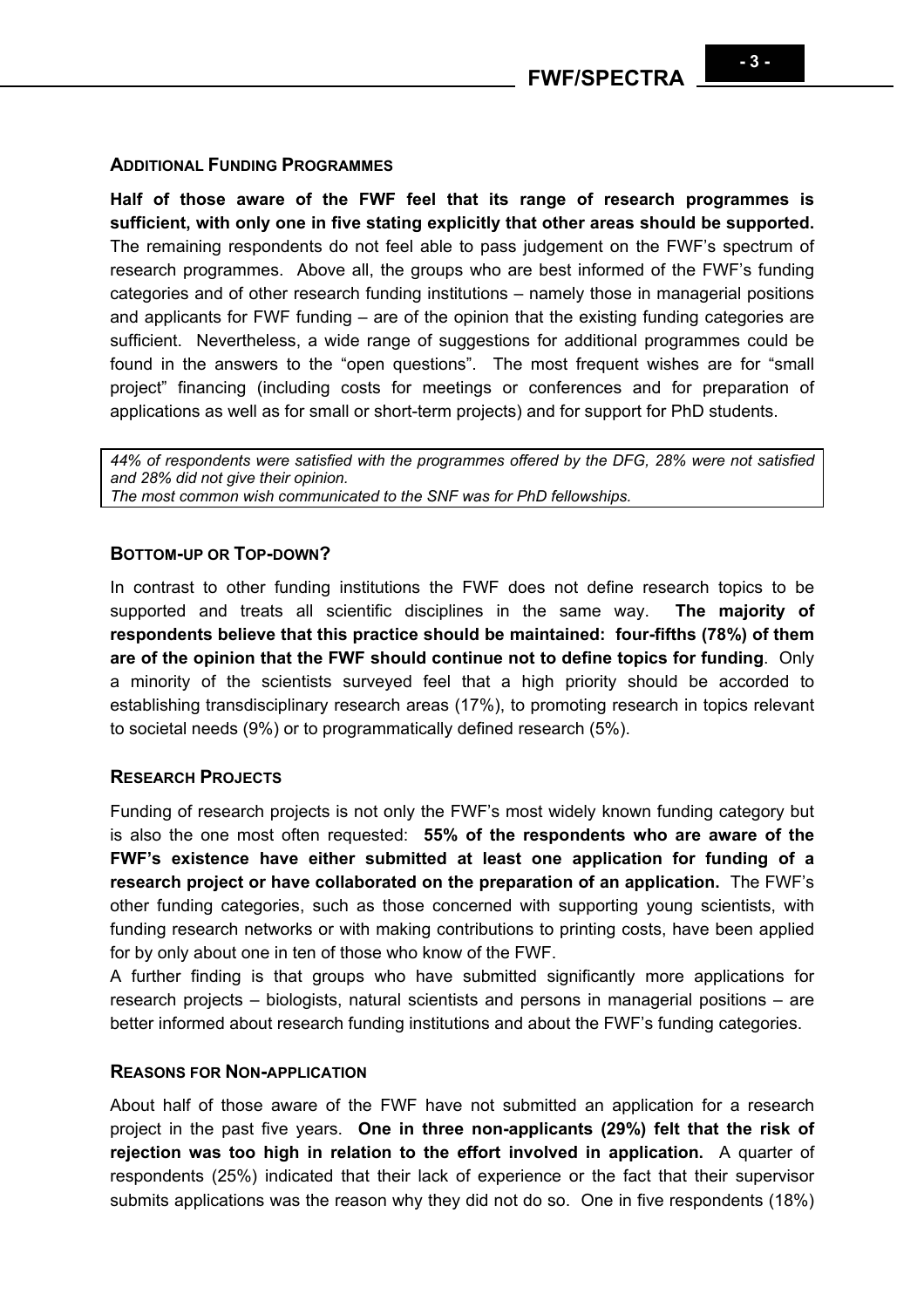was of the opinion that applications to other funding organizations have a higher chance of success. A similar proportion – 18% – do not apply for FWF funding because their research is too applied.

A more detailed analysis reveals that above all those working in the fields of social sciences, economics or medicine are reluctant to submit applications to the FWF because they feel that the effort involved is too large given the high risk of rejection. **Clearly, additional funding possibilities are available in these disciplines with different procedures and decision-making criteria and with a lower risk of rejection.** 

*Respondents to the DFG gave the high chance of rejection as the most common reason for nonapplication. Other reasons given were that there was "no appropriate funding programme"; that research funding "always goes to the same group of people"; that applications are reviewed by competitors who are not unbiased; and that it takes too long for a decision to be reached.*

### **APPLICATIONS TO OTHER FUNDING ORGANIZATIONS**

**Scientists who have submitted applications to other funding organizations are clearly not necessarily those who do not feel that applications to the FWF stand a reasonable chance of success. Rather, they are more active than average in the attraction of third-party funding.** Seven out of every ten respondents have previously submitted an application to another organization. Particularly well represented in this group are men, biologists, persons in managerial positions and those who have submitted at least one research project application to the FWF.

Apart from the FWF, which institutes are approached with requests for funding? The most frequent answers given are the Jubiläumsfonds of the Austrian National Bank (51%), the Federal Ministries (42%) and the EU (39%). In contrast, only 20% submit applications to the Austrian Academy of Sciences and a mere 12% to the Industrial Research Promotion Fund (FFF).

Scientists working in the field of medicine approach the Austrian National Bank (ÖAW) most frequently, while social scientists, economists and those working in the humanities submit applications to the Federal Ministries. Natural scientists and those in technical disciplines tend to approach the EU.

*In Germany in 1997, ca. 36% of respondents had received funding for their research from Ministries, 24% from state governments, 24% from German foundations, 20% from the EU and 25% from research contracts.*

*In Switzerland two-thirds of respondents had submitted a request for funding from the SNF, almost 30% from the EU and more than 30% from other institutions. The reasons for application to other institutions are "primarily material: a better chance of success elsewhere; other sources of support; or the fact that the formal application criteria are not met."*

The respondents who have submitted applications to the FWF and to another organization were asked to compare the two. **The FWF was assessed as somewhat better than the Jubiläumsfonds of the Austrian National Bank, the Federal Ministries and the EU. The ÖAW, the FFF and other institutions did not generally show any significant differences to the FWF.**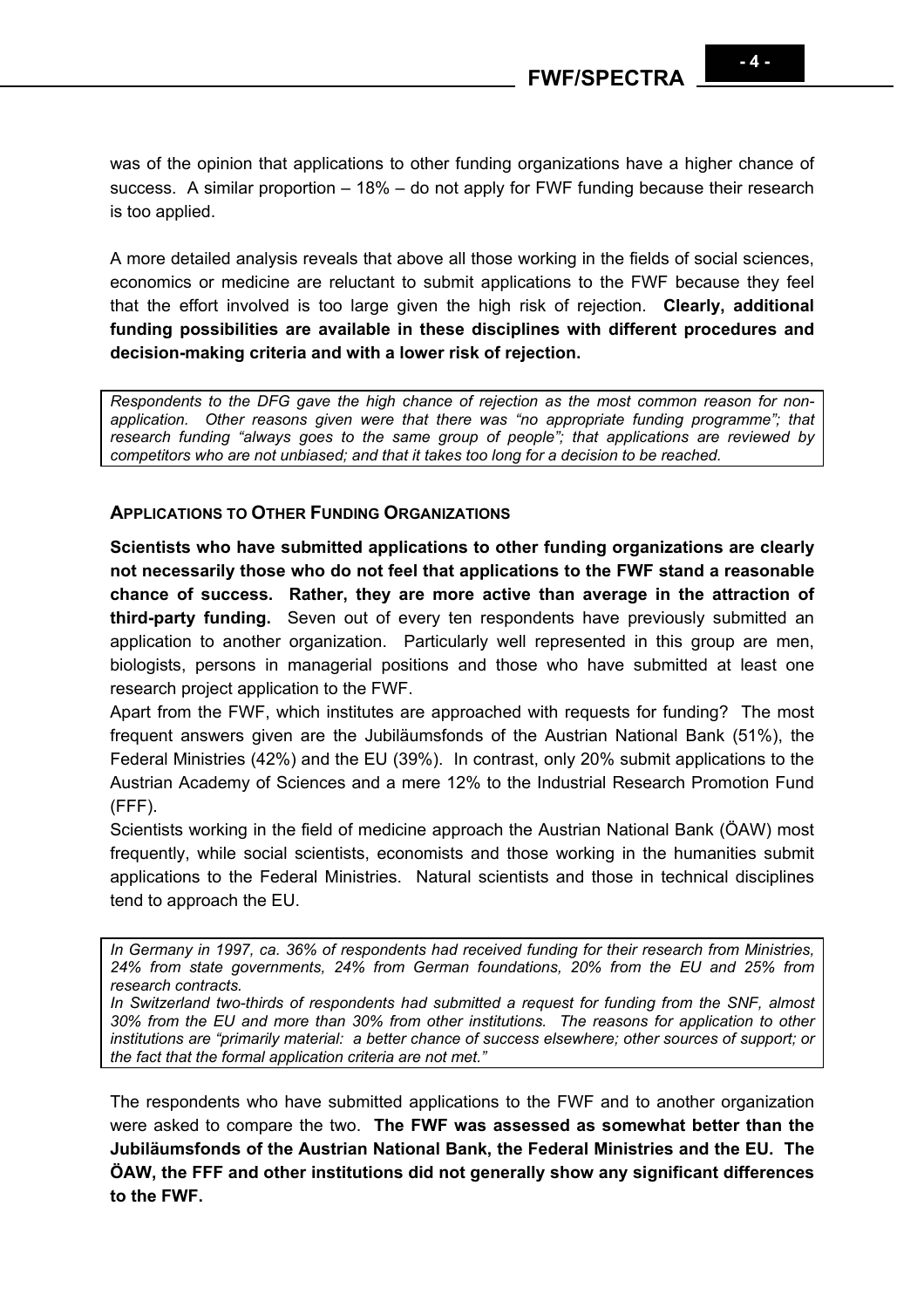# **THE FWF'S IMAGE**

#### **THE FWF'S STRENGTHS AND WEAKNESSES**

Respondents were given the opportunity in "open questions" to list the FWF's strengths and weaknesses. The richness and the unstructured nature of the answers make impossible a statistical treatment similar to that for the answers to the standardized questions. To enable some conclusions to be drawn, however, the various statements were grouped into categories. The results are summarized in the following paragraphs.

**The FWF's main strengths were generally seen as support for basic research; unbureaucratic organization; fairness and objectivity; high quality standards; and the availability of funding to all.** "Support for basic research" was interpreted to mean enabling scientists to perform research without a defined purpose or the pressure to produce industrially applicable results. Positive remarks under the heading of "unbureaucratic organization" include praise for the FWF's procedures for the submission and handling of applications as well as for its general effectiveness, efficiency, speed and flexibility. Included in the category "fairness and objectivity" are comments relating to fair review and evaluation procedures, objectivity, matter-of-factness and impartiality as well as to the clear structures and the transparency. Mention of the "high quality standards" related primarily to the guarantee of high scientific quality and the peer review procedure involving purely non-Austrian referees: this procedure is practically without parallel among other research funding organizations abroad. Finally, praise for the "availability of funding to all" included comments on the broad spectrum of funding programmes, the bottom-up principle for applications and the researchers' autonomy.

These strengths are offset by several weaknesses. **The points mentioned by the scientific community may be summarized under the following headings: poor transparency and communication; overly bureaucratic requirements; limited levels of funding; excessively long review periods; and the system of reviewers.** The heading "transparency and communication" includes criticisms of unclear, non-transparent and incomprehensible decisions and cost reductions, the incomplete transmission of reviews, the system of Reporters and of the lack of possibilities to comment on or appeal against reviews and decisions. "Bureaucratic requirements" gathers together general comments on the FWF's bureaucratic procedures, the effort required to submit applications and the poor service. The group of criticisms of "limited levels of funding" relates to points such as too low salaries, non-payment of overheads, inflexibility in the spending of funding and the lack of support for small-scale projects. The category of "excessively long review periods" is self explanatory. Criticisms of the "system of reviewers" relate to the selection of referees, to reviews from incompetent referees or to reviews that are biased and contain barely comprehensible arguments as well as to the general overrating of the peer review procedure coupled with the notion that ideas can be "stolen". (Criticisms of the peer review procedure are put into context by the praise for the procedure expressed in the answers to the standardized questions from 71% of the respondents. The discrepancy may be accounted for by the fact that a relatively small number of similar responses to "open questions" is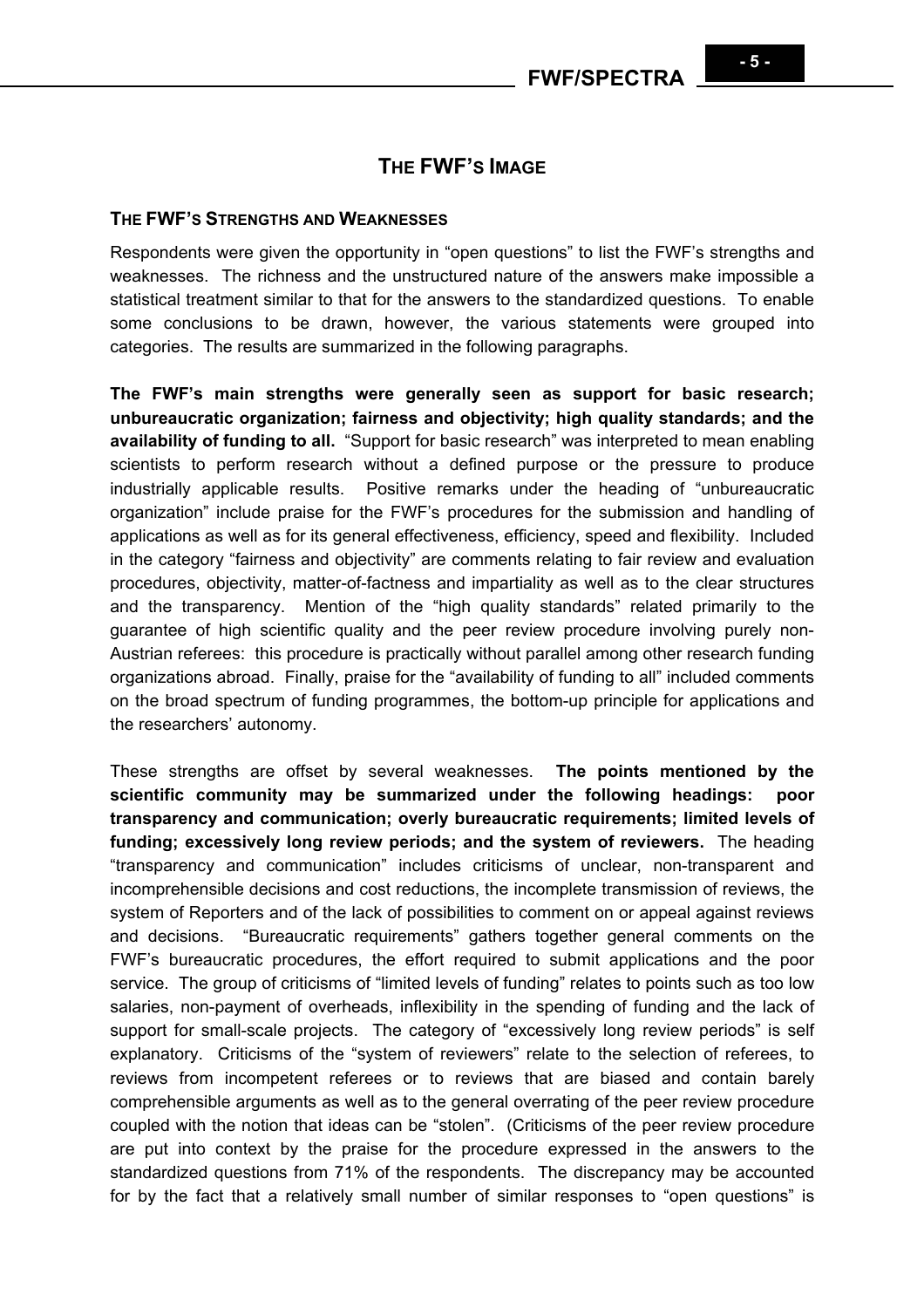sufficient to cause an over-proportional amount of attention to be paid to such comments.)

*Respondents in Switzerland listed the following as the main strengths of the SNF: support for basic research; the broad spectrum of funding possibilities; flexibility and efficiency in the administration of projects; and the peer review system. The major weaknesses were the lack of transparency in funding decisions; the excessive length of the decision process; the inflexible administration of projects; and the limited support for personnel and projects.* 

### **OPINIONS ABOUT THE FWF**

To determine the FWF's reputation in the scientific community, respondents who indicated that they knew of the FWF's existence were confronted with a list of more or less negative statements and were requested to place them on a scale of 1 to 5, where 1 indicated "I agree completely" and 5 indicated "I do not agree at all". **None of the negatively formulated statements received the complete agreement of more than 10% of respondents.** Thus only a minority felt that the FWF does too little to advance women in research (4%), does insufficient to support young scientists (9%) or does not do enough to increase transnational research (7%). The accusations that the FWF works in an ivory tower (2%), that applicants from universities receive preferential treatment (5%) and that the FWF is too subject to influence from the state or from politics (7%) received the complete agreement of only a few respondents. Only about one in ten agreed completely with criticisms of the high rejection rate (11%) and the focus on supposedly "useful" disciplines (11%).

Nevertheless, 24% of those addressed agreed completely with the idea that **people whose applications for FWF funding have been successful should receive some form of recognition from their research institutes**. This is a clear sign that the funding of a project by the FWF is seen as a matter of high prestige.

A more detailed examination of the results reveals that women and scientists working in the field of humanities are significantly more likely to agree fully and completely with the statements. Furthermore, they are noticeably more frequently of the opinion that the chance of a positive decision on applications should be increased ("funding should be distributed more widely so that more applicants receive support").

*In Switzerland, about 12% of respondents felt the SNF is too largely confined to traditional paths in standard disciplines; 6% believed the system to be closed and too networked; 5% thought that not enough was done to promote the careers of women in science; and 2% thought the SNF worked in an ivory tower.*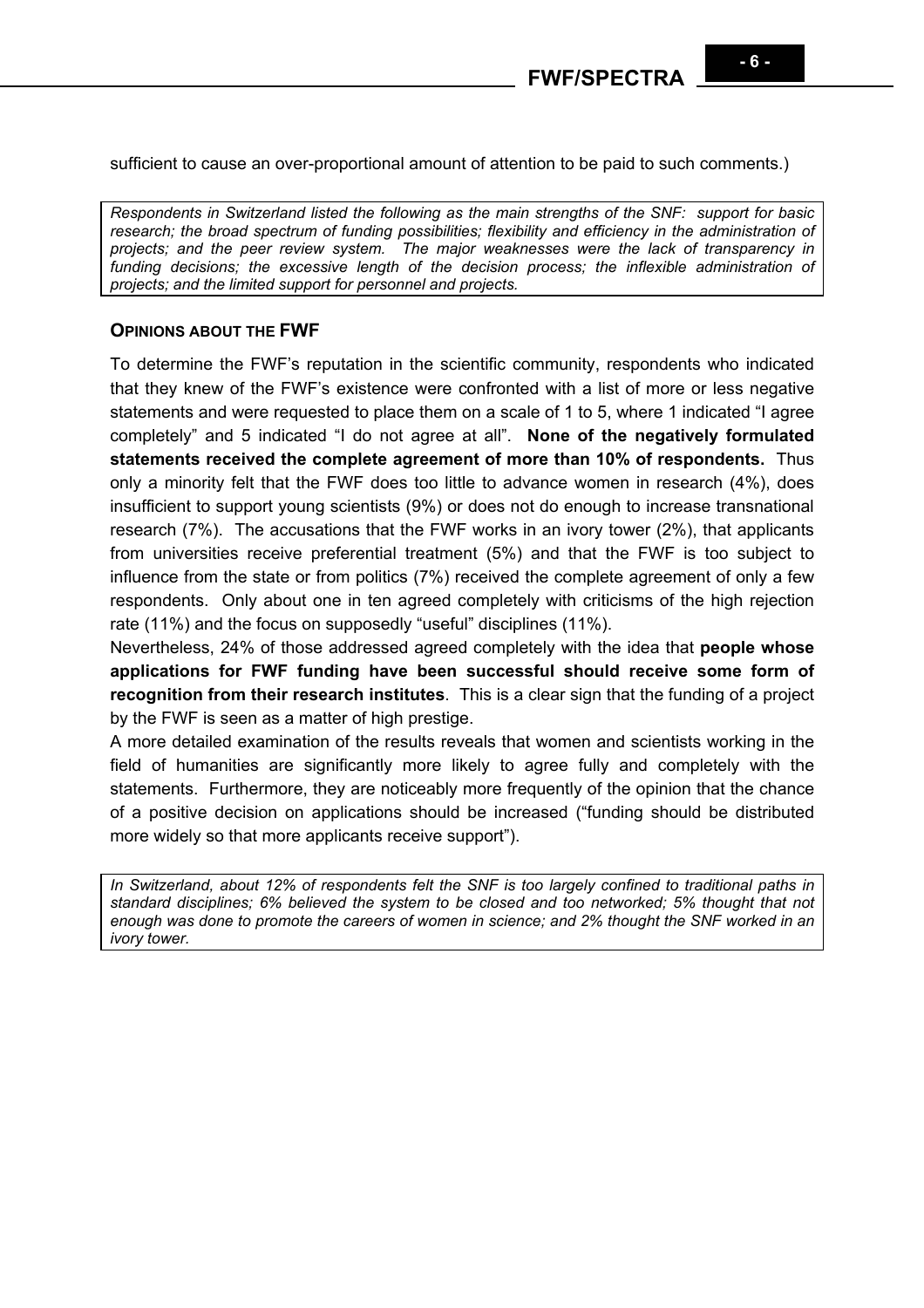#### **LEVEL OF INFORMATION**

It was hoped that the present survey would also give indications on the direction the FWF's public relations work should take in future. To this end, the study assessed the information level of those who know the FWF: **two-thirds of those aware of the FWF indicated that they are sufficiently well informed of the various types of funding available from the FWF and of the FWF's procedures**.

About one-third (31%) of those aware of the FWF feel that they are not sufficiently well informed about it. **As a first approach to address this deficit the FWF should make increased use of its internet page (71%).** However, 58% of the respondents who feel they lack information would like to receive e-mails. Brochures and folders are an appropriate vehicle for 50% of the respondents to receive information about the FWF. **It is noteworthy in this context that women significantly more than men would like to receive information via presentations.**

Of the FWF's current public relations activities, the FWF Web page is the most widely known: 76% of those aware of the FWF state that they know of it. Closely behind follow the FWF's folders and brochures, with the folders known to 65% of respondents. The mid-table positions are occupied by the annual report (known to 41%), FWF posters (39%) and cooperation with the media (32%). The FWF's statistics brochure (24%) and the lectures of the "fwf forum" (15%) are known only to those especially familiar with the FWF and its activities.

### **EVALUATION OF PR ACTIVITIES**

Those aware of the various PR activities were asked to assess them. The well known FWF Web page was accorded the mark "very good" by a quarter of respondents (25%). The next most widely known PR activity, FWF folders and brochures, was awarded the top mark by 22% of respondents.

There are many ways to inform the general public about scientific knowledge. **Those aware of the FWF feel that the cooperation with printed media (34%) and with television stations (31%) are among the most important and the most likely to bring rewards.** But about a quarter of those aware of the FWF rate work with schoolchildren and young people (27%), support for interactive transmission of science (25%) and lectures and discussions (23%) as very important.

An "open question" allowed respondents to offer suggestions for public relations work. A general feature of the answers was that **the FWF should do more to increase the general public's level of "awareness of science", paying particular attention to effective public presentation of projects funded by the FWF.** In addition to the activities previously mentioned, respondents felt that an increased **cooperation with the ORF** (Austrian Broadcasting Corporation) would be worthwhile.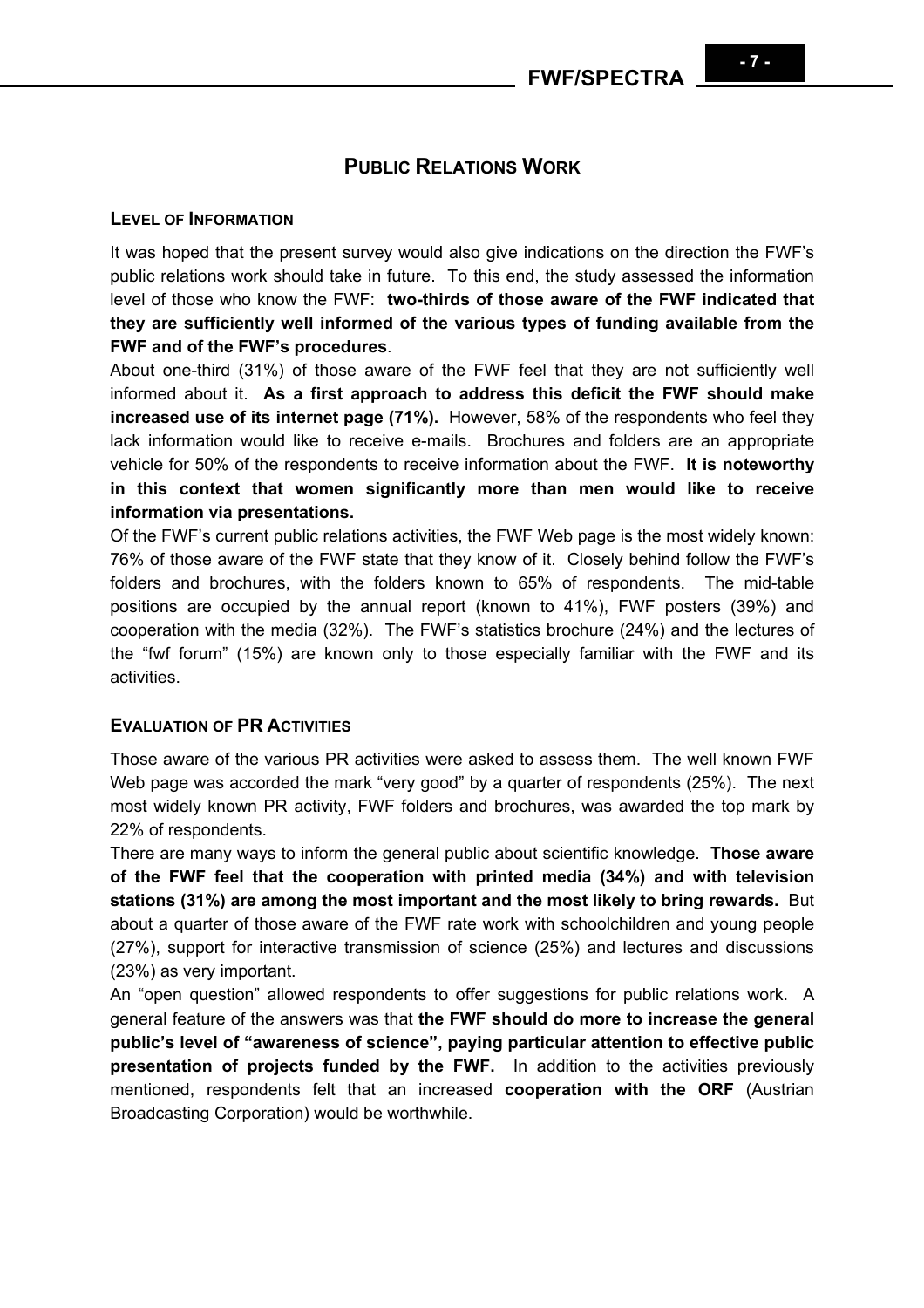# **PROCEDURES AND DECISION-MAKING CRITERIA**

#### **JUSTIFICATION FOR REJECTION OF APPLICATIONS**

Only 8% of the respondents who have suffered at least one rejection always found the reasons understandable. Half of the respondents (54%) found the reasons for the rejection at least partially transparent. However, a third of those who had submitted at least one unsuccessful application were completely unable to understand why it had been rejected.

### **LEVEL OF FUNDING**

Those who had submitted at least one successful application were asked to indicate how satisfied they were with the level of funding granted. **Three quarters of them are either very happy or at least happy with the amount of funding they had received, although in two thirds of the cases the level of funding granted was less than requested**. A certain tendency towards a tactical inflation of applications may be inferred from this apparent contradiction.

Half of the respondents (52%) whose most recent applications had received less funding than they had initially requested were of the opinion that the reasons for the reduction had not been conveyed to them. However, 40% indicated that justification for the cuts had been provided.

Even when reasons for reducing the amount of support granted were transmitted to applicants, the information given was found to be transparent only in one quarter of the cases.

#### **DECISION-MAKING CRITERIA**

Various criteria determine whether an application for funding from the FWF is successful. According to people who have previously submitted at least one successful application, the FWF places particular emphasis on applications' **scientific quality** when taking decisions: 58% of applicants felt that a high degree of importance is assigned to scientific quality. 41% of applications feel that internationally renowned publications are of decisive importance. One in three applicants believes that the FWF pays particular attention to successful preparatory work (35%), topicality of the research (32%), experience in submitting applications (30%), originality (30%) and good formal presentation of well written applications. Only one in ten applicants mention that personal contacts to FWF Reporters or to the FWF office are decisive in securing funding. The opinions of applicants who have experienced at least one rejection do not differ greatly. More than 47% believe that particular emphasis is placed on applications' scientific quality. Contacts to "insiders" are thought by less than one sixth of respondents to play a large part.

The following picture results from a comparison of the criteria on which the FWF places particular emphasis when reaching a decision with those on which more emphasis should be placed in future. **The FWF should in future pay more attention to the scientific quality of applications (28%). An even higher proportion – 33% – of applicants of whom the majority of applications have generally been rejected express this opinion.**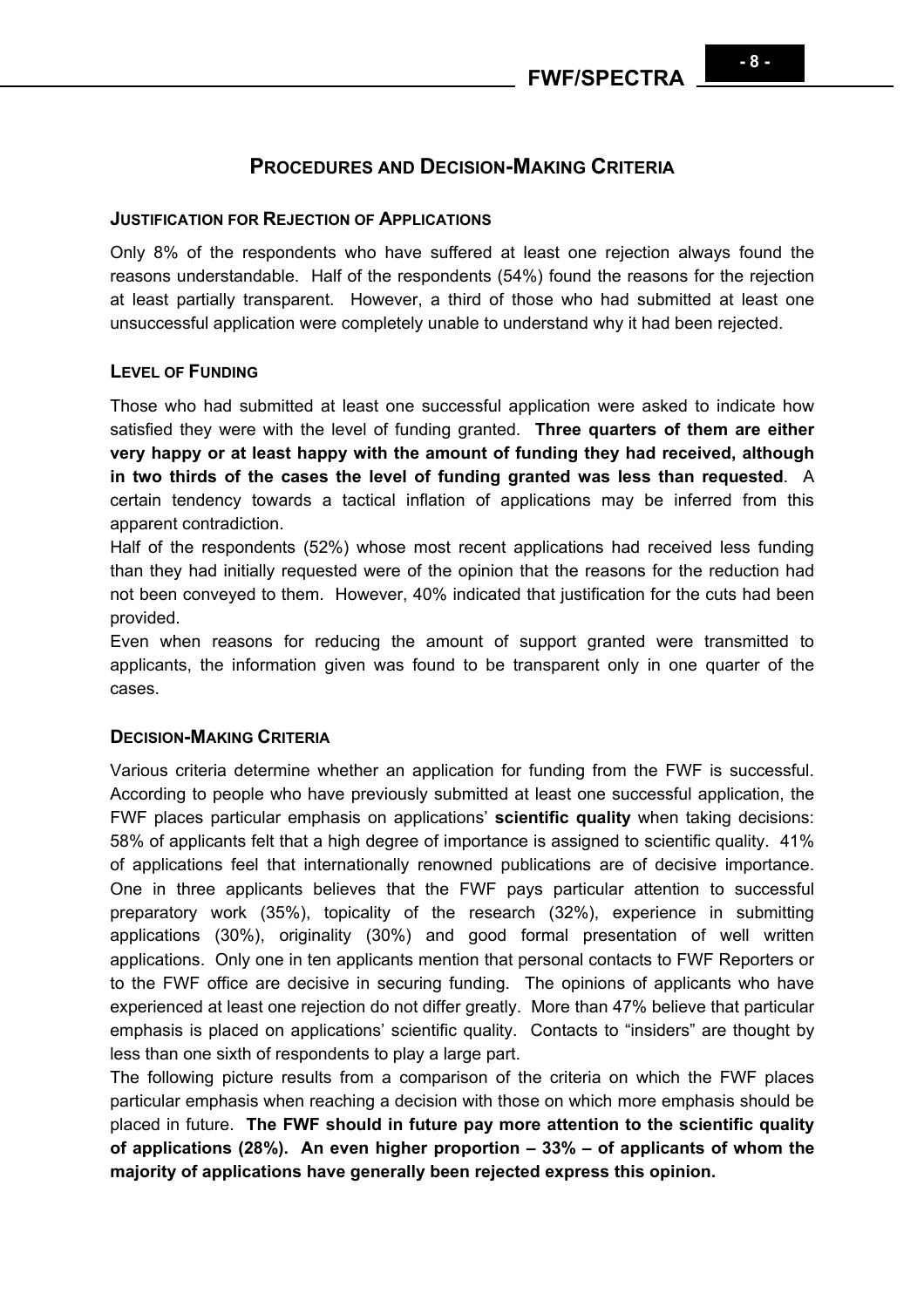*Respondents to the DFG survey believed experience in writing applications to be the most important reason behind a positive decision. Results from the SNF survey emphasized above all the topicality of the research, the reputation of the applicants and the quality of presentation.* 

#### **REVIEW AND DECISION-MAKING PROCEDURES**

**Applicants were asked whether the anonymous, international peer review procedure employed by the FWF is appropriate. Almost three-quarters (71%) of them awarded one of the top values "I agree fully and completely" or "I agree". 61% of applicants feel that the Reporter system represents a good organizing principle. 35% of the respondents are persuaded of the comprehensibility and transparency of the review and decision-making procedures.** 

*In 1997, 44% of respondents to the DFG survey said that evaluation by the referees was not sufficiently objective and 40% found the evaluation criteria insufficiently objective. On the other hand, the referees' anonymity was held by 70% to be important or very important. Almost half of those who answered the SNF survey found the evaluation criteria insufficiently transparent. Ca. 30% were happy or very happy with the level of transparency.*

Half of the respondents (49%) found the duration of the decision-making procedure appropriate. On the other hand, 42% of applicants feel that it takes the FWF too long to reach decisions on applications. **Instead of a perceived average wait of 7.68 months they hope that a decision can be reached 3.4 months after submission.**

*The actual average length of time required to process an application for a research project (in the period from 15 March 2000 to 15 March 2002) from the date of submission until the decision on funding was 5 months (153 days). The average time taken by the DFG in the same period to reach a decision on applications submitted via its normal procedure was 6 months.* 

# **THE FWF'S ADMINISTRATION**

The vast majority of applicants believe that the FWF's guidelines are understandable. 58% of them are of the opinion that the FWF offers good advice, 55% feel that running projects are followed and supported in an appropriate way and 54% believe that the FWF works efficiently. Finally, 48% of applicants are persuaded that the FWF is an unbureaucratic organization.

*In Switzerland, three-quarters of respondents find the SNF efficient and one in five feel that it is bureaucratic. 45% evaluate the advice offered as very good.* 

# **The FWF assumes that the level of satisfaction of applicants with the guidelines will have increased as a result of the changes made from 1 January 2003.**

# **REQUIREMENT FOR TRAINING**

The question whether training in various areas of project work would be desirable met with some positive feedback. Thus 44% felt that training in "project management" would be "very worthwhile" while 27% rated training in "particular legal issues", 26% in "public relations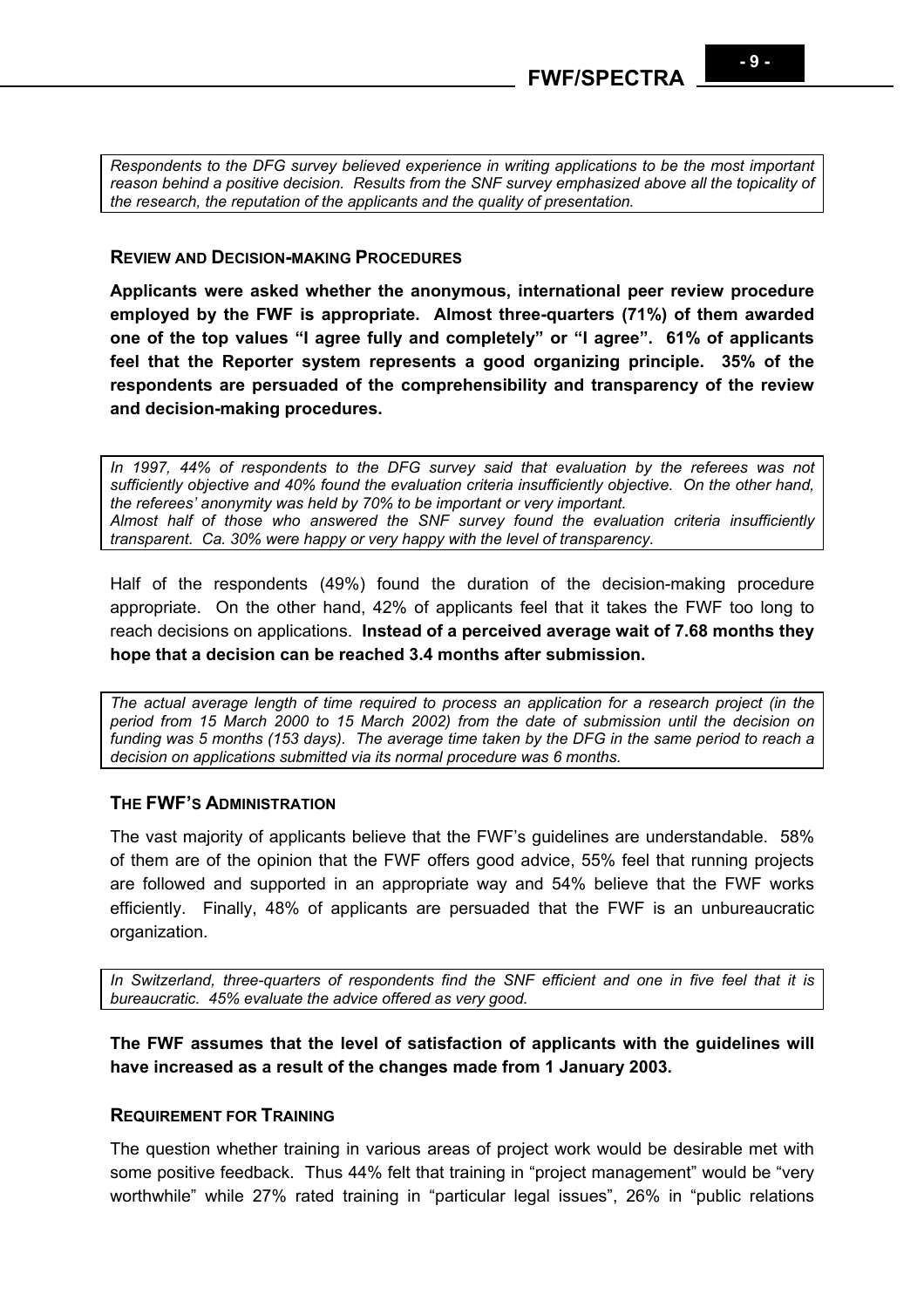work" and 18% in "presentation techniques" as "very worthwhile". **Women and scientists in the fields of the humanities seem to have an especially strong desire for training.**

# **LESSONS FOR THE FWF**

One of the aims of the survey was to compare the FWF's self-imposed demands, formulated in the Corporate Policy that appeared in 2002 and intended to serve as the cornerstones of the FWF's work, with researchers' perceptions of the organization. In addition, the FWF wished to examine the quality of its work. It was hoped that the survey and the suggestions made in connection with it would help identify criticisms and weaknesses as well as well established features.

### **THE FWF'S CORPORATE POLICY**

#### **RESPONSIBILITIES**

- The promotion of high-quality scientific research, which represents a significant contribution to society, culture and the economy.
- Education and training through research, because support for young scientists represents one of the most important investments in the future.
- Knowledge transfer and the establishment of a science-friendly culture via an exchange between science and other areas of society.

#### **AIMS**

- A continued improvement of science in Austria and an increasing of its international competitiveness.
- An enhancement of the qualifications of young scientists.
- A strengthening of the awareness that science represents a significant aspect of our culture.

#### **VALUES**

- **Excellence**: progress in science requires the best minds. We thus concentrate our funds on projects that are of internationally recognized quality.
- **Independence**: creative research requires scientific independence. We provide the freedom to protect science from the direct influence of politics and vested interests.
- **Transparency and fairness**: trust in our working procedures is our most important commodity. We ensure that conflicts of interest are avoided and give clear information on our working procedures and the criteria on which our funding decisions are based.
- **Integration**: science is part of modern society. We facilitate cooperation across national borders and consider ourselves to be part of the international scientific community.

#### **WORKING PROCEDURES**

- Assessing the quality of research solely by means of international standards.
- Treating all scientific disciplines equally.
- Paying attention to the observance of the rules of good scientific practice and of internationally accepted ethical standards.
- Holding an open dialogue with all interested groups.
- Cooperating to help network different branches of society and to improve the cooperation with the economic sector.
- Applying a range of different funding instruments designed to take into account the varying requirements of research.
- Continuously monitoring our operating procedures and instruments and their developments.
- Handling the finances entrusted to us efficiently and unbureaucratically.

We see ourselves as a service organization and our work as directed to helping science in Austria.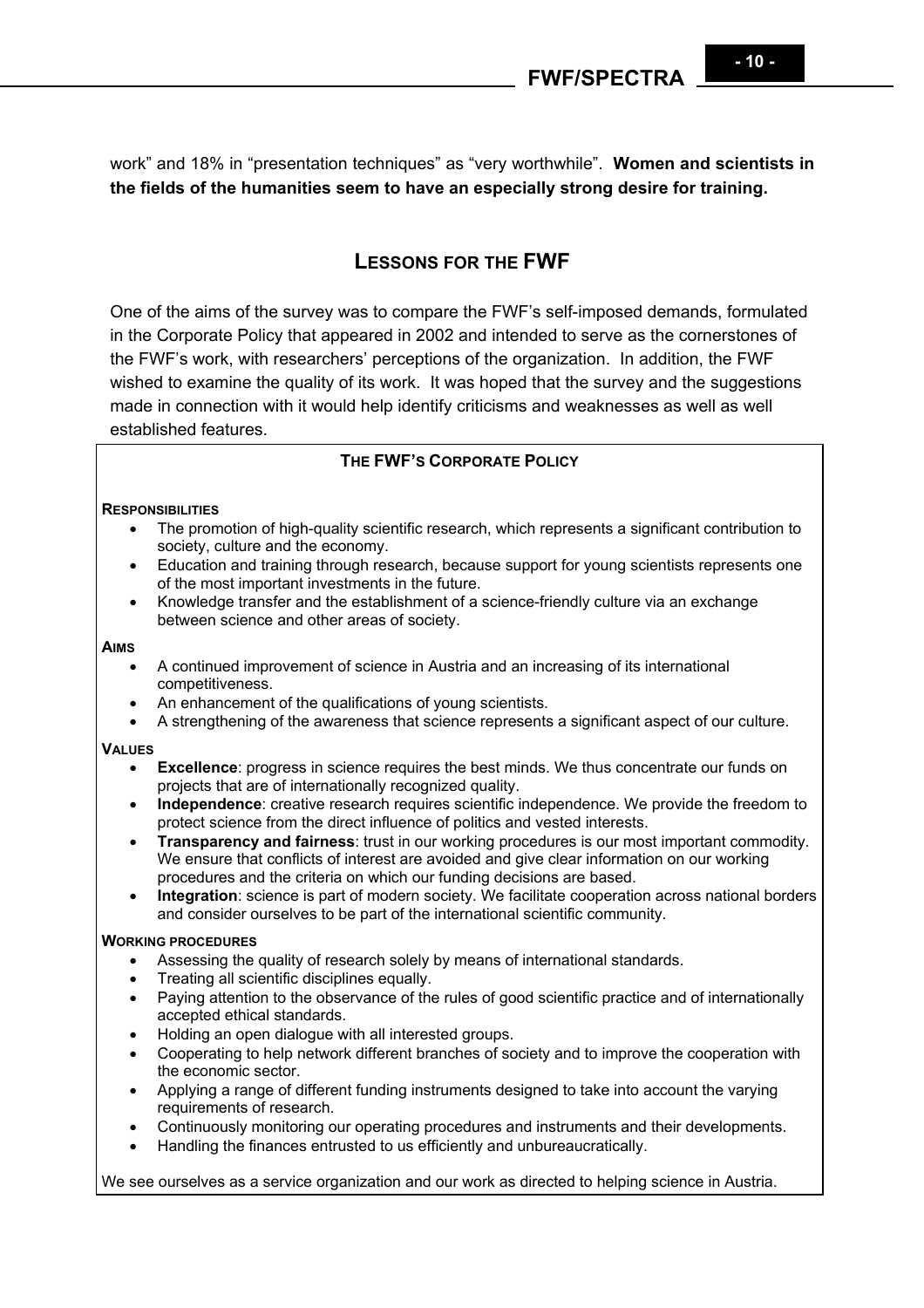# **STRENGTHS – WIDESPREAD AGREEMENT WITH THE CORNERSTONES OF THE FWF'S WORK**

# **AUTONOMY**

The promotion of basic research is one of the state's primary responsibilities. Private sponsors have hardly any interest in investment, both because of the long-term and unpredictable effects and because of the high level of risk associated ("market failure"). Since the war the increasing complexity of science has made it sensible to entrust the administration of research funding to institutions that are relatively independent and scientifically authorized. Politics and the national administrative bodies lack the expertise to evaluate high-quality research; an additional advantage is that basic research is thus removed from the short-term interests of the political business cycle.

It is gratifying for the FWF that Austrian scientists clearly believe the organization carries out its functions generally well or very well. Support for this statement comes from the high assessment of the FWF's autonomy, its image and its quality standards. It is worth emphasizing particularly that "scientific quality" is perceived as the most important and predominant criterion for the FWF's funding decisions; indeed, the importance of this criterion should even be increased in future.

### **REVIEW PROCEDURES**

Funding decisions are not based primarily on the opinions of the FWF or its committees. Instead, the FWF organizes international peer review procedures to prepare the basis for decisions. Particular emphasis is placed on the word "international". The condition that review takes place exclusively outside of Austria by mainly English-speaking referees represents a novel aspect among funding organizations and has contributed significantly to the international perception of Austrian research in recent years. The positive assessment of the international peer review procedures, when taken together with the criteria perceived as most important for funding decisions (scientific quality, internationally renowned publications, successful preparatory work, topicality of the research), is evidence of the broad level of acceptance of the FWF's decisions.

# **PROMOTION OF BASIC RESEARCH**

The applications of basic research are scarcely predictable and for this reason basic research can be very high-risk. Scientists engaged in basic research are generally not motivated by "relevance to societal needs" or "potential for application" but rather by curiosity and the desire to increase their reputation in the scientific community. Even so, basic research without a defined purpose or the pressure to produce industrially applicable results and performed in an area that has been freely chosen by the scientists concerned leads – paradoxically or maybe as a direct consequence – to the most surprising and innovative applications. **The fact that the FWF is able to offer its project leaders the freedom to perform research, without any earmarking for disciplines, was very favourably viewed.**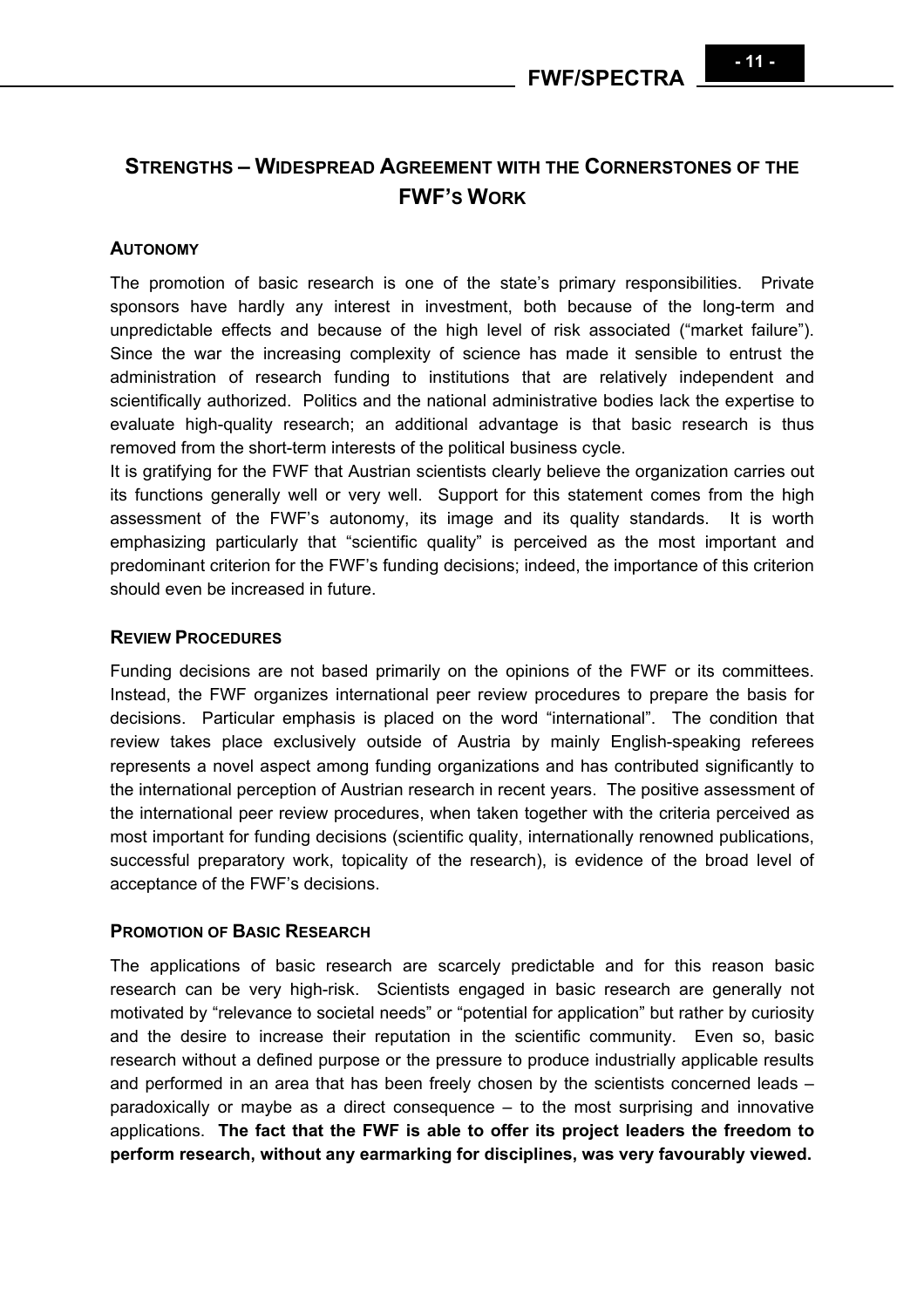# **FUNDING SPECTRUM**

Finally, there was a high level of satisfaction with the range of funding programmes offered by the FWF. The spectrum of programmes is clearly sufficient to meet the requirements of the majority of Austrian scientists. The most popular programmes were those to fund "research projects" and Erwin Schrödinger Fellowships.

# **WEAKNESSES – NEED FOR ADMINISTRATIVE PERFECTIONING**

The main demands on its work that the FWF made in its Corporate Policy statement were not only underlined by the responses from the scientific community but have clearly already been satisfied. Nevertheless, in some areas the FWF has managed to meet its self-imposed targets only partially, or has not managed to convey the rationale for its apparent reluctance to do more. The primary area involved is that of administrative procedures.

# **LACK OF TRANSPARENCY**

Many of the respondents criticised the lack of transparency in the FWF's procedures and decisions. Surveys organized by the SNF and the DFG gave a similar result. **The main area of concern relates to the fact that decisions to reject applications or to reduce the funding awarded to "successful" applications are not sufficiently explained.** The FWF will – based on international experience – thus consider improvements in its review procedures and the transmission of more extensive passages from the reviews obtained. **However, the FWF does not intend to question the principle of peer review.** Despite all criticisms there is no practical or better alternative, so the peer review system is still applied by all comparable funding organizations. The fact that anonymity of referees is a cornerstone of the system imposes an inherent limit on the degree of transparency. Thus it is not possible, e.g. to transmit excerpts should the referees not so wish, to forward sections that would reveal the referee's identity, or to send applicants passages explicitly intended only for the FWF. The possibilities for improvement to the procedure relate rather to the concrete formulations used in correspondence.

#### **BUREAUCRACY**

Some – especially younger – respondents who know the FWF are unhappy with the amount of effort required to submit applications and to carry out the administration of projects. A certain level of "bureaucratic" effort is unavoidable but in comparison with that required by other funding organizations (especially the EU) the level of bureaucracy imposed by the FWF is limited. Some improvement will come with the introduction of the facility for submitting applications electronically, which should be implemented after an update to the FWF's computer system.

In addition, the survey was carried out a few weeks before the FWF announced dramatic simplifications to the handling of projects. The central aspect of the reform was the introduction of a global budget, which removed the requirement for requesting fund transfers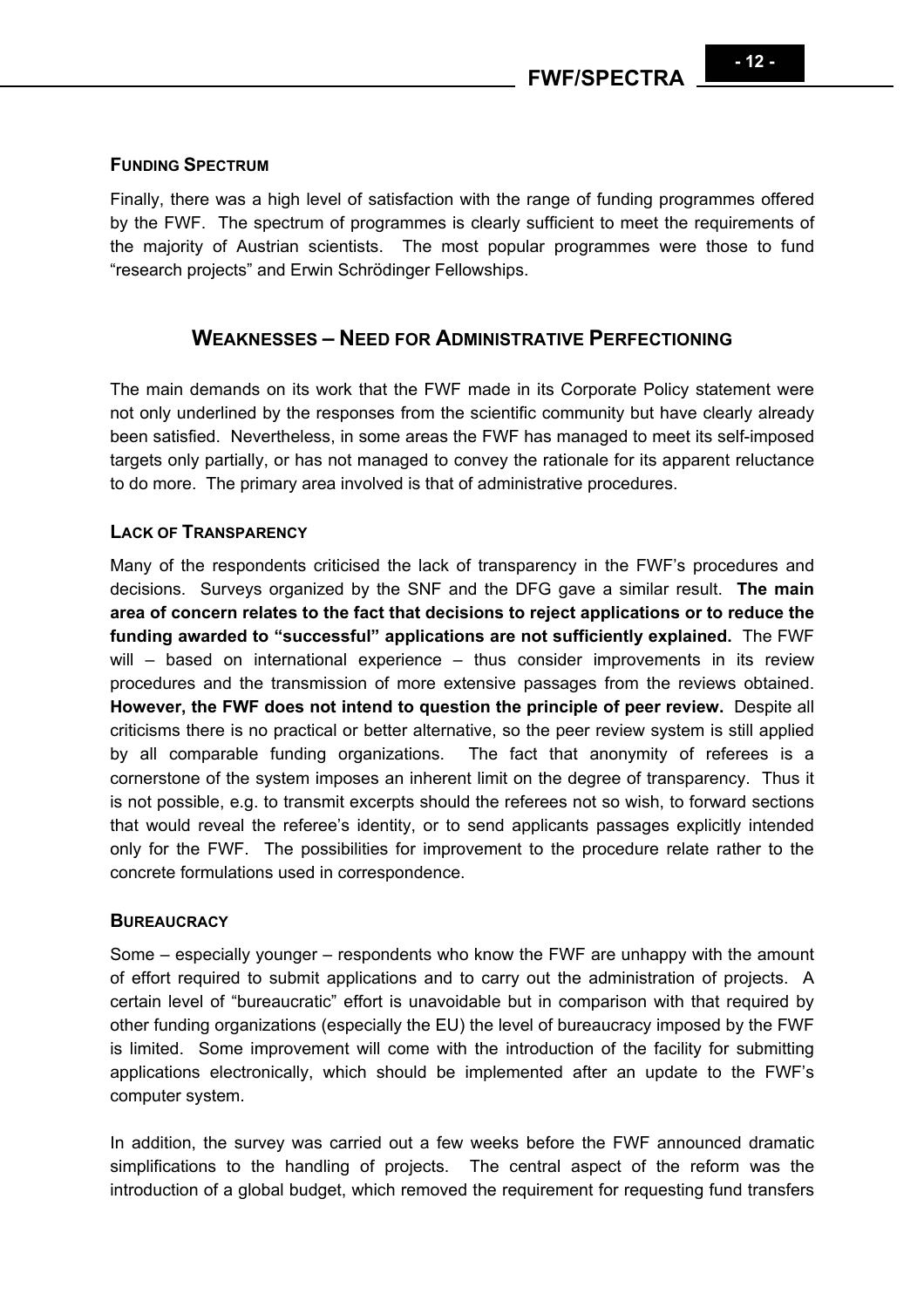**FWF/SPECTRA** 

between different "cost categories". These and other simplifications have in the meantime been introduced in the hope that some of the criticisms will have been addressed. Even so, it remains a challenge to the FWF to minimize the efforts involved in application for support and in the performance of projects, especially in the light of the increasingly complex environment (e.g. relating to the university reform).

### **DURATION OF THE DECISION-MAKING PROCEDURE**

Similar criticisms on the length of time required to reach funding decision were made in the surveys performed by the DFG and the SNF. The FWF is well aware of the problem and will thus continue its efforts to make improvements, for example by enabling electronic submission of applications.

**However, there are fundamental limits to the extent to which the decision-making procedures can be accelerated. The FWF has obviously failed in the past to explain these sufficiently clearly.** Research funding organizations are always faced with the need to make a trade-off between "guaranteeing scientific quality" and providing "customer-friendly procedures". When doubt arises, all serious funding organizations are obliged to give priority to ensuring scientific quality. But guaranteeing scientific quality imposes limits on the speed of handling. The process starts with the careful selection of appropriate experts, who have limited amounts of free time but are contacted with requests for reviews by many other organizations. Suggestions such as offering financial incentives to increase the readiness to undertake reviews or to reduce the length of time taken to do so are at first sight attractive. However, more careful thought reveals a number of problems associated with them. Extensive discussions of the pros and cons will be required before any such system could be introduced.

# **CHOICE OF REFEREES**

In contrast to the FWF's review system, which received overwhelming support, the selection of referees and their anonymity and/or lack of expertise was criticised by too many respondents to be ignored. The operation of a fair and high-quality system of selection relates to the central area of the FWF's responsibility. Any criticism must thus be taken seriously, even though it comes from a relatively small number of people. **The FWF's Reporters are therefore requested to pay even more attention to the nomination of appropriate referees.**

#### **INSUFFICIENT FUNDING**

Although the level of satisfaction with the amount of funding awarded is generally high (*v.s.*), there are criticisms of the low salaries, of the lack of support for overheads, infrastructure costs and similar and of the insufficient flexibility in the way the allocated funding may be spent. The reforms introduced at the start of 2003 have already gone some way towards alleviating these concerns. Further improvements depend largely on the FWF's financial situation. **It must be pointed out in this context that the FWF is less generously financed than all comparable funding institutions in Germany, Holland, Scandinavia and Switzerland.**